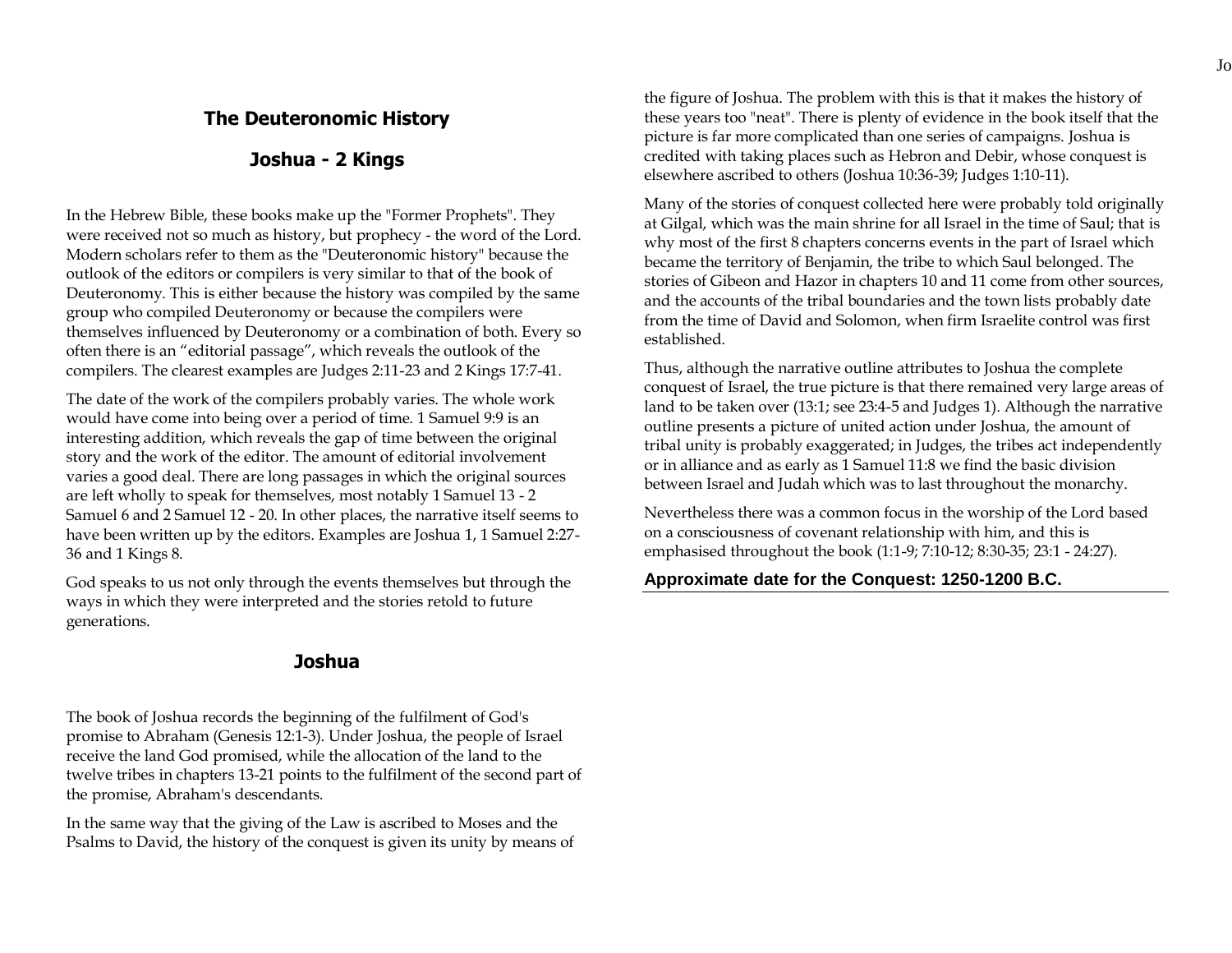## **Day 52. Psalm 114; Joshua 1:1 - 5:1**

## **Crossing the Jordan**

#### **Psalm 114**

A psalm of celebration, preserving the memory of God's mighty acts in bringing Israel into the promised land.

#### **Joshua 1**

The main theme is announced at the start of the book: the fulfilment of God's promise to Abraham, to give the Promised Land to his descendants (1:3-6; see Genesis 12:1-3; 13:14-15; 15:18-21; 17:8).

Joshua task is to complete the work of Moses, by bringing the people into the Promised Land. The words with which God commissions him set the tone for the whole of the Deuteronomic history to come: if Israel's leaders trust in God, obey the Law and act courageously they will be successful and God will bless them in all they do. If they do not, they forfeit God's blessing. We are to see this principle demonstrated over and over again throughout the history.

### **Joshua 2**

In contrast to Numbers 14, when Israel failed to enter the Promised Land under Moses, it is the Canaanites rather than Israel who are struck with fear (2:9; 5:1). Rahab epitomises the attitude of the convert; she renounces the nation to which she belongs in favour of Israel, for the sake of the Lord, whom she acknowledges as the true God (2:11). She recognises the coming destruction of her former way of life and throws in her lot with the future, thus escaping the judgement.

#### **Joshua 3:1 - 5:1**

The crossing of the Jordan is a new crossing of the Red Sea for the new generation, none of whom had come out of Egypt. But the confidence of Joshua and the people is in marked contrast to the faithlessness of the previous generation (see Exodus 14:10-14, and contrast 2:24 with Numbers 13:26-29). The miracle at the Jordan confirms Joshua's authority as the crossing of the Red Sea had done for Moses (compare 4:14 and Exodus 14:31).

The participation of Reuben, Gad and the half-tribe of Manasseh, the role of the ark and the priests carrying it, and the twelve stones as a memorial emphasise the covenant and the united action of the twelve tribes. The discrepancy between 4:9 and 4:20 as to where the stones were placed probably arises because two different versions of the story were passed down, one perhaps local to Gilgal, the other more widespread among the tribes. Rather than discard one, both have been included.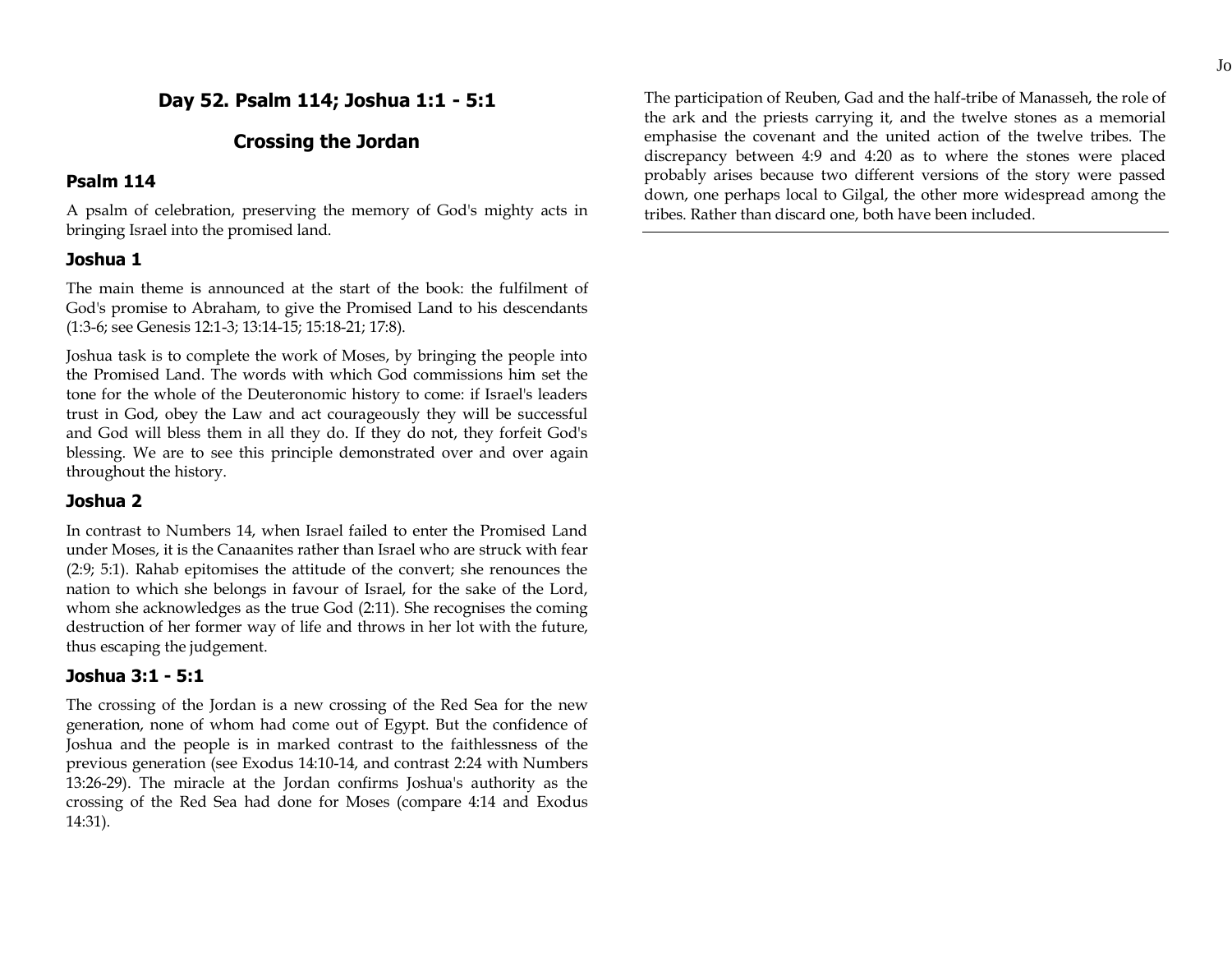## **Day 53. Psalm 18:1-3; Joshua 5:2 - 8:end**

### **Jericho and Ai**

#### **Psalm 18:1-3**

God the strength of his people in battle.

### **Joshua 5:2-end**

The theme of these chapters is the dependence of Israel on the Lord. Everything takes place within the framework of the covenant, by which Israel acknowledge themselves as God's people (5:2-8; 8:30-35). However, the vision of 5:13-15 reveals a God who is more than a local tribal God; he is not simply the God of Israel, but has a purpose which embraces all the nations. That is why he can give the Canaanites over to destruction and their land to Israel (5:13-15; 6:2,16-19; see Genesis 15:13-16).

The crossing of the Jordan, circumcision, the Passover and then the cessation of the manna bring about the change from desert wandering to the settlement in the Land. It is the land of Canaan which is now the people's home, even though they have not yet taken it.

#### **Joshua 6**

The manner in which Jericho is taken emphasises to Israel the need for dependence on the Lord and for holiness. In their first battle, Israel is not asked to fight. They simply have to obey the Lord's instructions and the city is theirs. The spoil from this first encounter is to be entirely devoted to the Lord. This follows the principle of first-fruits, whereby the dedication of the first part of the harvest releases all the rest to be used.

### **Joshua 7:1 - 8:29**

Immediately after the victory at Jericho Israel loses both holiness and dependence on the Lord. The course of events implies that the slide into self-confidence of 7:3 as well as defeat and consequent loss of God-given confidence of 7:4-9 were the result of Achan's disobedience. Israel was executing the power of life and death at God's command, so it was vital that they remained holy before him.

The covenant was not between God and each individual but between God and the people as a whole; violation of the covenant by one man, therefore, affected the whole people. Corporate responsibility is emphasised by the

punishment of the whole family. This is an exemplary punishment, for the first infringement of the covenant unity and holiness of Israel. There is a similar exemplary punishment in Acts 5:1-11.

#### **Joshua 8:30-end**

Following the Lord's instructions in Deuteronomy 27:1-8, as soon as Shechem is taken and before the conquest of the rest of the land, Joshua and Israel ratify the covenant.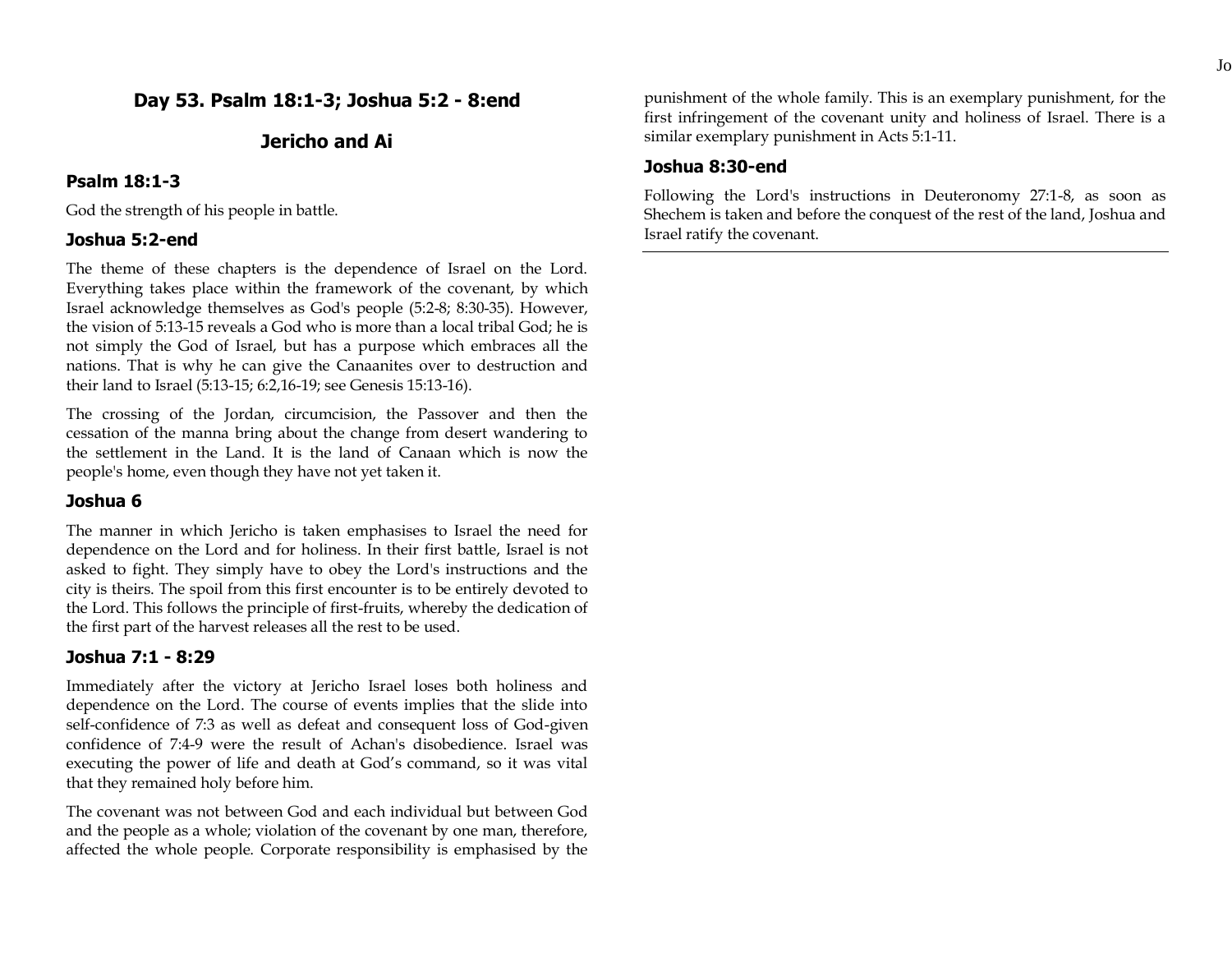**Day 54. Psalm 18:31-42; Joshua 9 - 12**

### **Defeat of the Kings**

#### **Psalm 18:31-42**

Thanksgiving for victory in battle. The singer in this psalm is probably the king, and the psalm is attributed to David himself in 2 Samuel 22.

#### **Joshua 9**

Chapter 9 begins with the announcement of the alarm of the kings and their determination to fight Joshua. But significantly, no kings are mentioned in the story of Gibeon. Instead, the Gibeonites have "elders" (9:11). Not all the Canaanite inhabitants would have been in the same position. Some were rich and others poor; some had much to lose from the Israelite invasion and others much to gain. Among the cities were several who were under oppression from the kings of the larger cities nearby, and the four cities mentioned in 9:17 were probably vassals of Jerusalem. They would have had reason to make common cause with the invading Israelites and joined them, perhaps also adopting the worship of Yahweh. Like Rahab the harlot in chapter 2, these Canaanites had heard of the fame of the Lord (9:9) and perhaps saw in him a chance to share the freedom Israel had won from Egypt.

Joshua and the leaders of Israel are tempted into an alliance with the Gibeonites (9:4,14). This gave them control of an important strategic area without a fight. But the idea of Joshua making common cause with any of the Canaanites does not fit well with the editors' point of view and they need a satisfactory explanation. This is given by the place of Gibeon as "the great shrine" of Solomon's time (1 Kings 3:4). No doubt this was a Canaanite shrine taken over by Israel, whose original Canaanite inhabitants now served the worship of the Lord (9:27).

By the time of David and Solomon, the conquest of the land was complete, but the Canaanites had not been wiped out. Many of them are found amongst their soldiers and officers. These also may well include some who threw in their lot with Israel to escape from the oppression of others (1 Samuel 22:1-2).

### **Joshua 10 - 12**

If the Gibeonites were trying to escape from their former overlords, it is not surprising to find the king of Jerusalem putting together a coalition to punish Gibeon and to repulse the invaders whose presence was causing sedition. Joshua's humiliation of the kings before their execution (10:24) was an important symbol of the liberation he was bringing.

Chapter 10 presents a series of victories over a coalition of Canaanite cities in the south of the country, chapter 11 a series of victories over a similar coalition in the north. Although the impression is given of a conquest of the whole country, no mention is made of campaigns in the central area, but 11:18 tells us that the war against the northern kings went on for a long time.

The conquest came about because of the action of God. It was God's purpose to give his people the land of Canaan, and to achieve this he hardened the hearts of the kings so that they would fight and be destroyed (11:20). This hardening compares with what happened to Pharaoh (see Exodus 3:19-20; 4:21; 7:2-5; 14:17-18). God's purpose was to bring salvation to the world through Israel, but the realisation of this purpose meant judgement on those people who opposed him.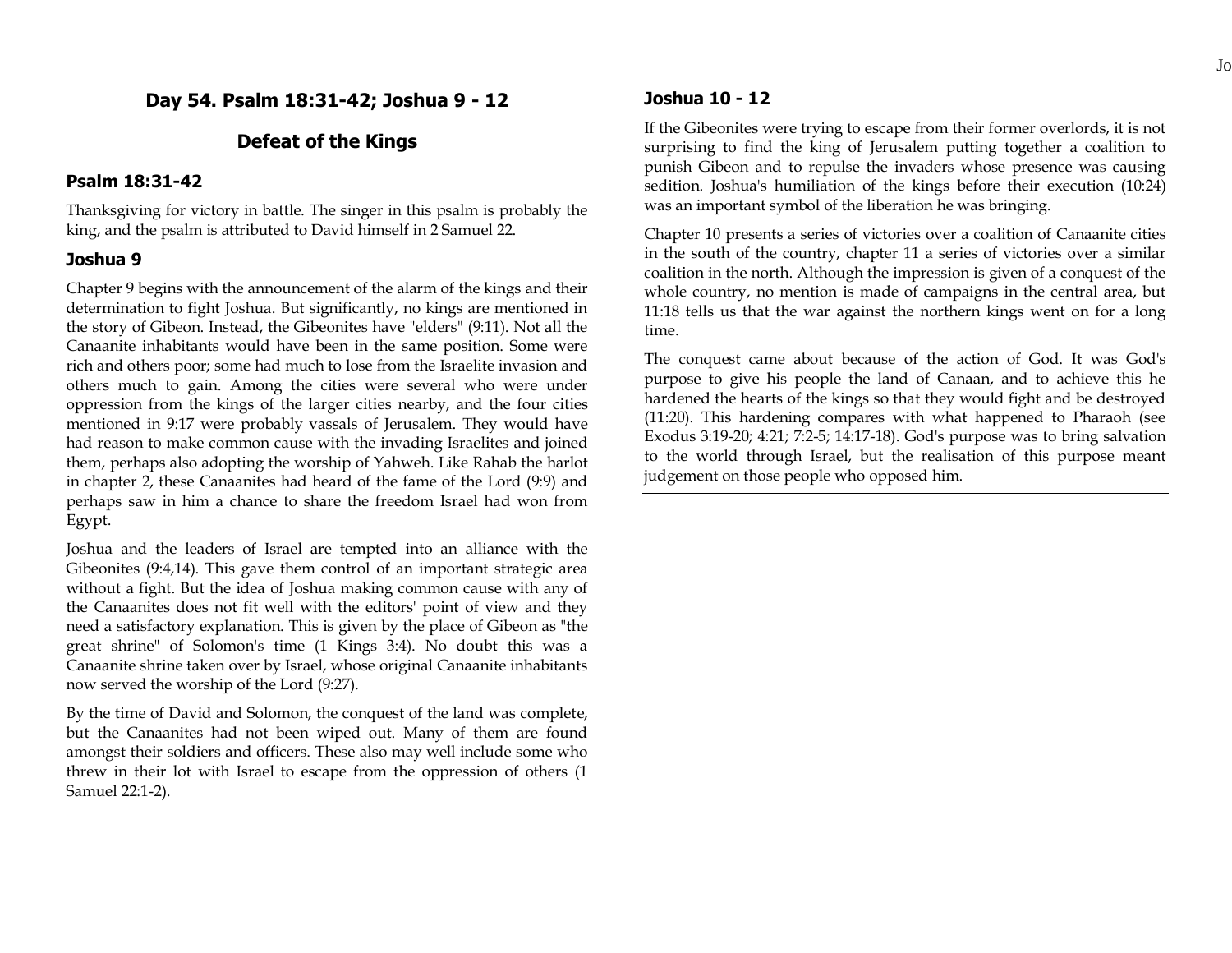## **Day 55. Psalm 67; Joshua 13 - 21**

### **Settlement of the Land**

*Much of this section can be read at speed The passages to concentrate on are 14:6 end; 15:13-19; 17:14-end; 20:1-end.*

### **Psalm 67**

When God blesses his people all the earth will know and fear him. 67:1 is an echo of the high priestly blessing (Numbers 6:24-26).

### **Joshua 13 - 21**

In 13:1, the atmosphere changes abruptly from that of the first twelve chapters. Chapter 12 ends with the conquest completed (11:23), but here there is still much land to be possessed. The whole land is to be allocated tribe by tribe and from now on it will be the business of the individual tribes to possess their inheritance.

As the conquest sees the fulfilment of God's promise of the land to Abraham, the settlement looks forward to the fulfilment of God's promise of numerous descendants (21:43-45). However, the detailed descriptions of the tribal territories make it clear that many of the Canaanites remained in the land as a threat to the people of Israel (13:13; 15:63; 16:10; 17:12-13). As we saw in the previous passage, these people were gradually assimilated, until in the kingdom of David and Solomon, most were accepted as Israelite citizens.

The tribal boundaries are probably based on traditions which predate the monarchy, passed on by word of mouth and underlying the system of jurisdiction in the period of the judges. While many of the towns are also very ancient, the lists probably come from the time of Josiah, save those of the Levitical towns and the cities of refuge, which are also very early. There are fuller accounts of the laws governing the cities of refuge in Deuteronomy 19:1-3 and Numbers 35:6-34.

The theme of confident faith, so prominent in the first twelve chapters, is not absent from this section. It underlies the stories of Caleb and his daughter Achsah (14:6-end and 15:13-19), the Joseph tribes (17:14-18) and Joshua himself (19:49-50). God has given his people the promise of an inheritance but they are required to go in his strength to win it for themselves.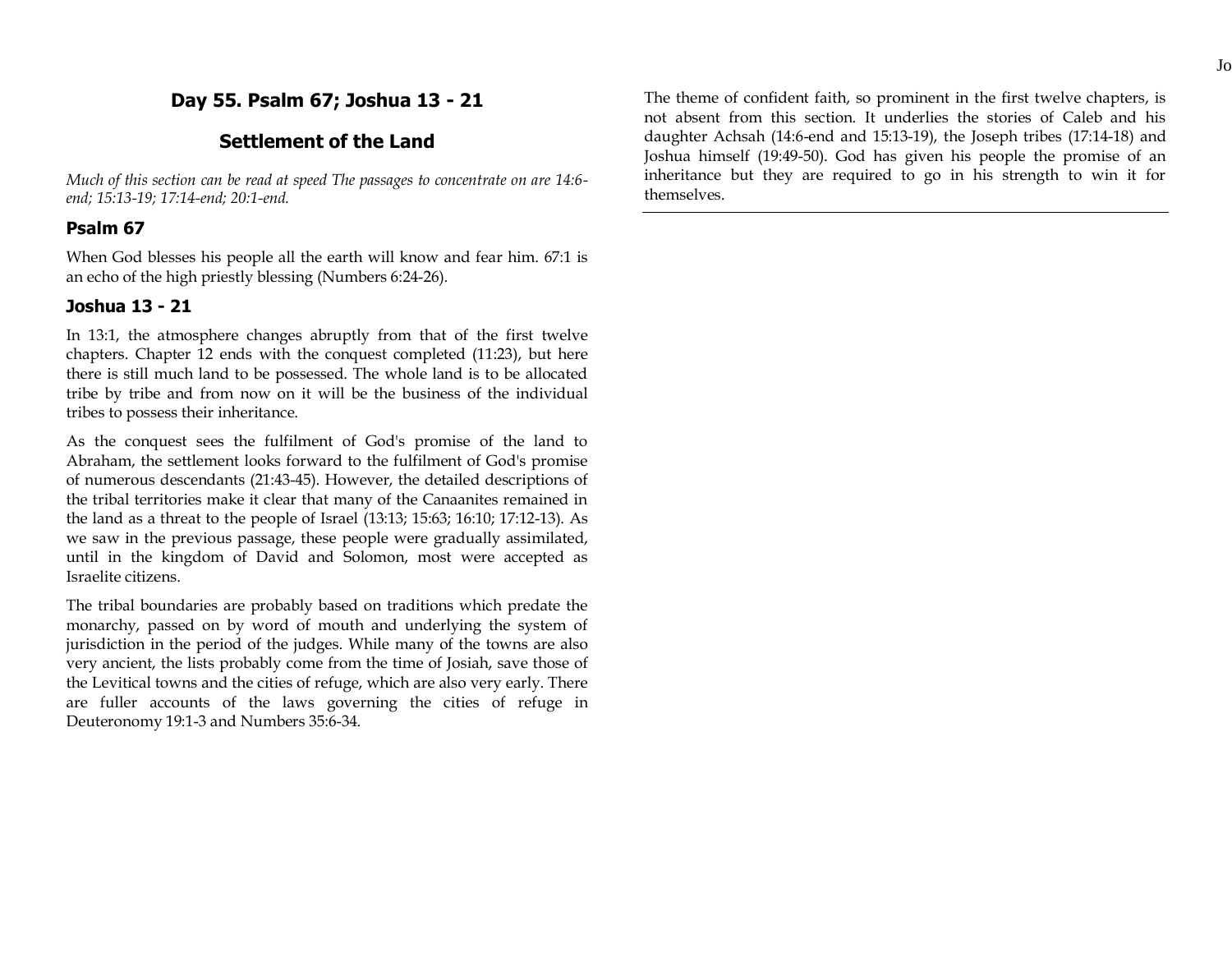## **A Covenant People**

### **Psalm 16**

A faithful follower of the Lord rejoices in his promises.

## **Joshua 22**

This chapter comes from a much later period in Israel's history, and is written as a warning against the two great dangers which had been Israel's downfall in the intervening years: division and apostasy. After Solomon, the confederacy of twelve tribes was broken into two nations, Judah and Israel, and because the Temple at Jerusalem was the royal shrine of the kings of Judah, the kings of Israel promoted alternative places of worship (1 Kings 12:25-end).

The river Jordan was such an obvious boundary that the danger of division between the tribes east and west of it was particularly great (22:24-25). When the east Jordan tribes set up what appears to be their own altar, the others naturally fear that this is the first step towards apostasy and the break-up of the confederacy. The answer of the east Jordan tribes teaches what the writer thought should be the ideal situation: the local shrines are not to be used; they are only to be reminders of the one central place of worship. The focus of Israelite unity is to be the Law (22:5) and the single central place of worship (22:27).

## **Joshua 23**

The book began with the Lord telling Joshua to obey the Law and promising to bless him and give him success if he did so. Now Joshua tells Israel to do the same (23:6-8). God is faithful to his promises and well able to carry them out, but it is up to Israel to decide how to respond.

## **Joshua 24**

As in Deuteronomy 27 and Joshua 8, Shechem is the scene of covenant renewal. Joshua assembles "all Israel" in the person of their leaders. First he reminds them of the Lord's goodness to Israel with special emphasis on the worship of "other gods" in former times (24:2-13). Then follows the question: Which gods will Israel serve? followed by the challenge to affirm their exclusive loyalty to the Lord (24:14-15). The people's acceptance of their covenant obligation is recorded in writing and signified by the setting up of a pillar. This serves as a standing rebuke to later generations. They could not complain that the terms of God's covenant were too difficult, since their ancestors had emphatically accepted them (24:19-24).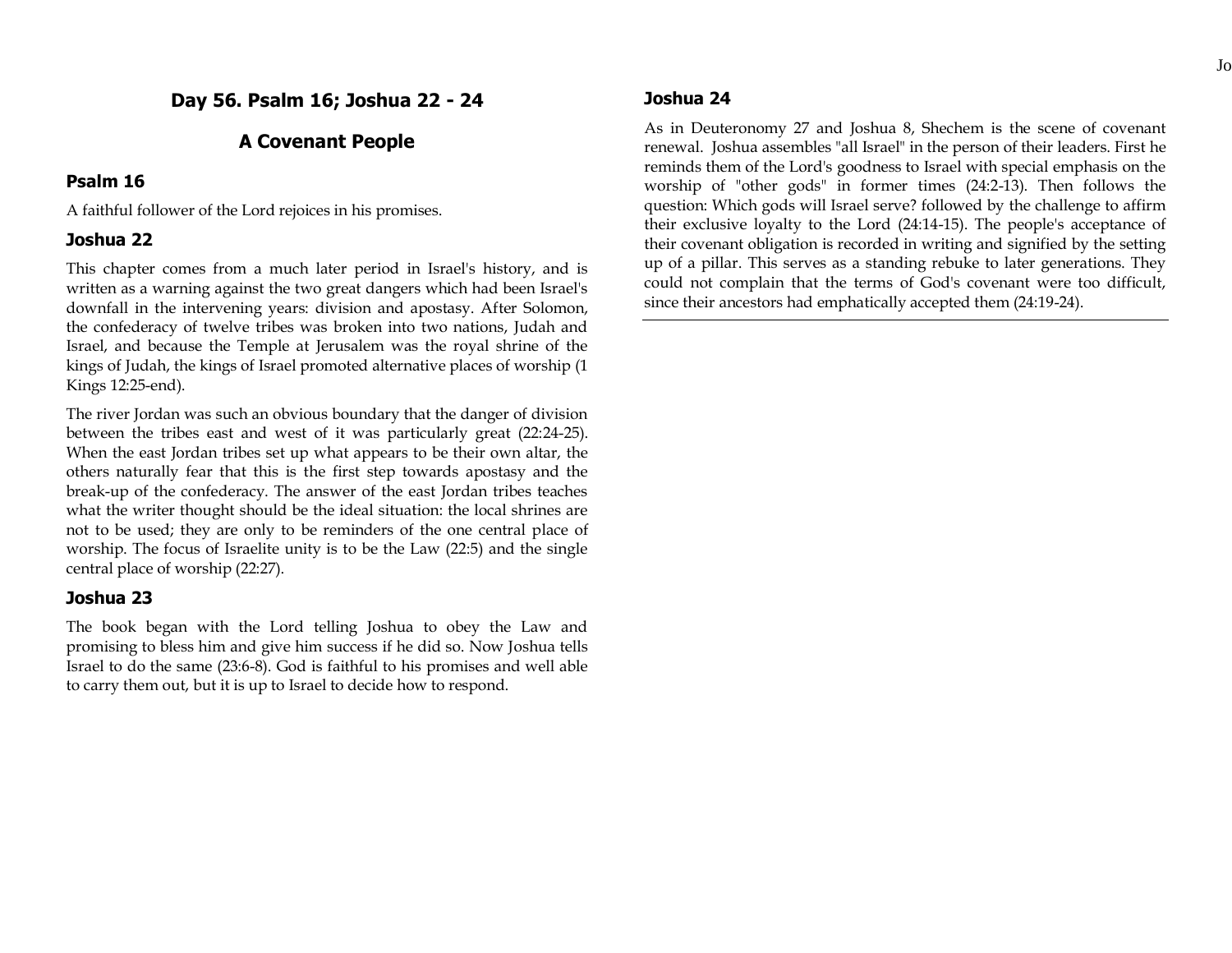# **Judges**

The title "Judge" has two related meanings. The first is close to the way we understand it today: a person who settles disputes. Israel was a nation whose common life was governed by God's Law, and the judges were the successors of the men appointed by Moses in Exodus 18. But the Hebrew word "to judge" also includes the meaning "to vindicate", so that those whom God raised up to deliver his people also acquire the title of "judge" whether or not they performed any judicial tasks.

In contrast to the book of Joshua, in which the whole people of Israel is portrayed as acting together under a single leader, each deliverer leads only a few of the tribes (3:26-27; 4:6,10; 6:34-35; 7:24; 11:29; 12:1). Judah is heard of only briefly (at 1:1-10) and the rest of the action concerns the northern tribes. In a similar way, it is probable that the jurisdiction of the "minor judges", the ones about whom no exploits are recorded, and others of whom we never hear, was limited to particular tribes or geographical areas. Thus, although the book reads as if it is the record of a single connected history, it is probable that the work of some of judges overlapped. The whole time period involved could not have been longer than 200 years.

**Period of the Judges: c.1200 - c.1000 B.C. Philistine ascendancy: c.1100 - c.1000 B.C. Sack of Shiloh (1 Samuel 4): c.1050 B.C.**

## **Day 57. Psalm 124; Judges 1-3**

## **The Period of the Judges**

### **Psalm 124**

A community thanksgiving, acknowledging dependence on God and thanking him for deliverance.

## **Judges 1:1 - 2:5**

The local traditions recorded in chapter 1 give a picture of the situation in the years following the entry of Israel to the Promised Land. Tribes and families operate either on their own or in co-operation with their neighbours, but in a piecemeal fashion. Sometimes they displace the local Canaanite inhabitants, but in other places they are content to live side by side with the Canaanites as neighbours (1:27-36).

Although it is recorded that Judah took the cities of Gaza, Ashkelon and Ekron, by the time of Saul these cities were firmly in the hands of the Philistines. 1:8 claims that Judah took Jerusalem although 1:21 records that Benjamin failed to do so. The final conquest of Jerusalem by Judah did not come until the time of David.

### **Judges 2:6 - 3:6**

This is a passage by the compilers of the book giving an overall theological view of the period of the judges. It is quite different from the picture given in the book of Joshua. The task is to explain the failure of Israel to subdue the land despite God's promises. The answer given is Israel's lack of faithfulness, and its result in compromise and eventually idolatry. The pattern is traced of disobedience, distress, deliverance and further disobedience.

The passage also gives a second explanation for the presence of the Canaanite tribes. When the Israelites were faithful to the Lord, they would be successful in driving out the Canaanites; if unfaithful, they would become subject to Canaanite oppression. Thus, the presence of the Canaanites becomes a test of Israel's faithfulness (2:3; 2:20-3:4) and in particular an opportunity for training in continued vigilance (3:1-4).

The same problem exists today in different forms: God is our deliverer, yet the battle continues. We still face temptation, sickness, failure, spiritual warfare and opposition of all kinds and God often uses these to discipline us, to build our faith or to train us for further service.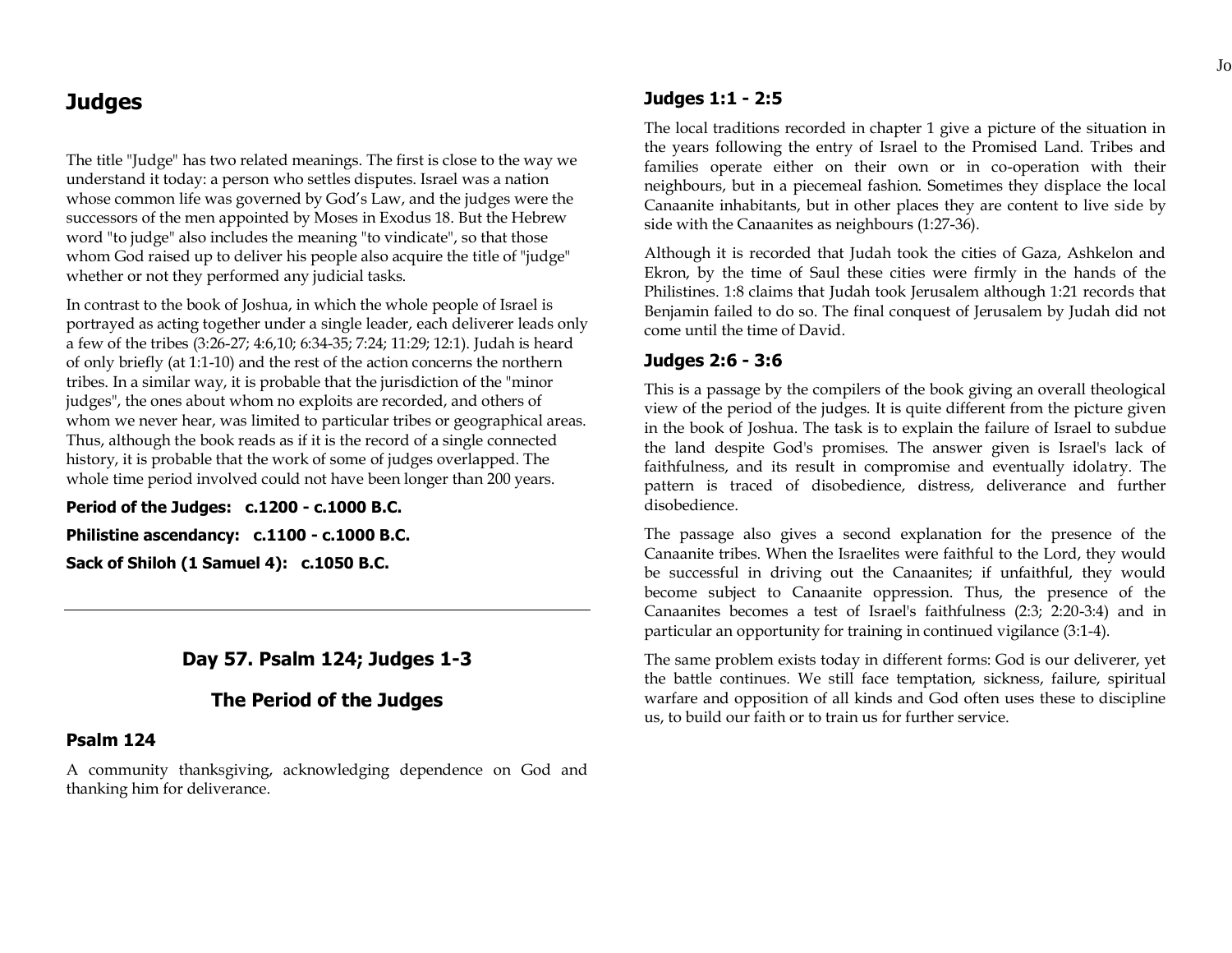#### **Judges 3:7-end**

The stories of Othniel, Ehud and Shamgar probably come from separate local traditions, and have been fitted into the overall theological interpretation of the period. Each deliverer is from a different part of Israel, Othniel from the north, Ehud a Benjaminite from the south near Jericho and Shamgar fights the Philistines who were based on the coastal plain. Benjamin was well known for its left-handed men at this time (Judges 20:16).

### **Day 58. Psalm 68; Judges 4 - 5**

## **Songs of Victory**

### **Psalm 68**

Most of the great Israelite victories would have been commemorated in songs which would have been passed down through the generations, though many of these have not survived. Both Judges 5 and Psalm 68 are songs of victory. Two others are to be found in Exodus 15 and 2 Samuel 22.

Psalm 68 is written for a procession, during which the ark of God was carried into the city and into the Temple. The opening lines echo the words of Moses, from Numbers 10:35, when the ark set out in front of the people of Israel in the desert. The main victory remembered in this psalm is the entry of the people of Israel from the wilderness into the Promised Land (68:7-14). The Lord appears here and in Judges 5 as the "God of Sinai". There may also be some particular recollections of battles in the rain or the snow (68:7-9,14). Here and in Judges 5, there is also a celebration of tribal unity (68:27; Judges 5:13-18).

The victory of Israel over her enemies is taken to be the Lord's victory over other gods. Yahweh, the God of Israel is celebrated as high God above all gods (68:32-34). Yahweh's sanctuary on Mount Zion is thus more highly honoured than any of the other mountains in which the gods dwell.

#### **Judges 4**

The rapid rise of Hazor may be a hint that the defeat by Joshua was less than complete. Hazor was a city of chariots, its power over the surrounding territory founded on superior military technology (Judges 4:3, Joshua 11:4).

A feature of this story is the role played by women, Deborah the prophetess, who was the judge and Jael the wife of Heber the Kenite, who struck the fatal blow to kill Sisera. It is the women who show more courage and resolution than the men. The writer would understand this as an indication of the weakened state of Israel at the time.

Although the numbers of Sisera's troops are not given the mention of his 900 chariots is intended to show that Barak's 10,000 men were heavily outnumbered. The chapter does not say *how* the Lord routed Sisera (4:15). These details are filled in by the victory song in chapter 5.

#### **Judges 5**

The Song of Deborah is one of the earliest texts in the Old Testament, a victory song that can be linked with a particular battle.

Verses 2-5 serve as an introduction, describing the power of the Lord in conventional terms as the God of Sinai and the bringer of rain (compare Psalm 68:7-8). Verses 6 and 8 describe the disruption of everyday life in a time of oppression. Villages are abandoned, travel becomes difficult and the Israelites adopt the gods of their oppressors.

In verses 13-18, the tribes are remembered by name; the purpose here is to affirm the unity of the confederacy, even though some of the tribal representatives are absent, perhaps because of the difficulties of travelling. Meroz (5:23) is probably a village whose people did not join the fight. Many would have been tempted to stay at home in case the outcome went against them and further oppression resulted.

Verses 19-31 provide a poetic complement to the prose account in chapter 4, showing how the battle was won. It implies that the weather was the decisive factor, the "stars in their courses" fighting against Sisera. At the moment of Barak's descent, a sudden storm of rain turned the Kishon, normally a small stream, into a raging torrent, clogging the wheels of the Canaanite chariots and making them ineffective (see 4:15).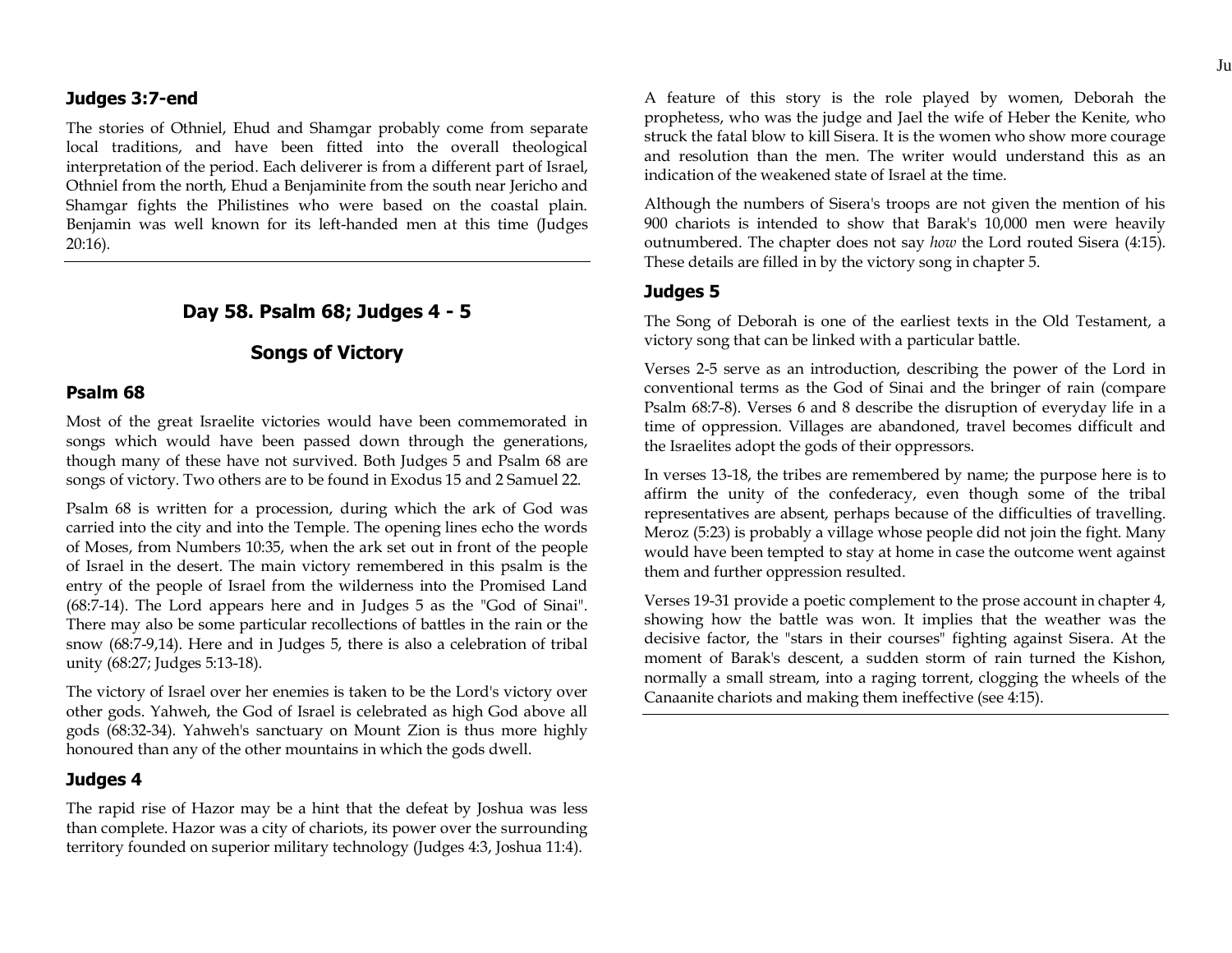## **Day 59. Psalm 129; Judges 6 - 7**

## **Gideon**

### **Psalm 129**

Israel asks for vengeance on her enemies.

## **Judges 6 - 7**

The Midianites and Amalekites were nomads. Their aim in attacking Israel was to drive out the agricultural settlers in order to find more room for their livestock, tents and camels (6:3-5).

When the Israelites cry out in distress, the Lord's response is to send them a prophet (6:7-10). It is not enough simply to save them; first they must hear the Word of God. They must realise where they have gone wrong and turn back to the Lord. In a similar way, the first thing Gideon has to do before he fights the Midianites is to restore the exclusive worship of the Lord in his own family (6:25-32).

Two themes run through the Lord's dealings with Gideon: the first is faith and doubt, the second weakness and strength. When the Lord speaks to Gideon his first response is one of doubt (6:13) his second to protest his weakness (6:15). As the story unfolds, a pattern emerges in which God allows Gideon to test him, but then God tests Gideon by setting him a difficult task. First comes the sign of fire from the rock by which Gideon is allowed to make sure it is God speaking to him, then he is told to pull down the family altar. Next, he is allowed the test of the fleece, then he is told to reduce his army to 300. Finally, the night before the battle he is allowed to take encouragement from the Midianite's dream.

Thus although Gideon was allowed these tests to build up his faith he had to pay for it in the difficult tests God set for him. The reason God was able to use Gideon despite his doubts was that he was obedient. When God gave him the difficult tasks, he obeyed.

The second theme is the one of strength in weakness. The choice of Gideon illustrates the principle that God does not rely on human strength but frequently chooses weak men and women to accomplish his purposes (see 1 Corinthians 1:26-31). In this way, God aims to prevent us from thinking that we can accomplish anything for him by means of our own virtue (see 7:2).

Gideon had to learn to see himself in a different way. He thought of himself as a weak and insignificant man; God had to show him that he was actually powerful. First came the greeting (6:12,14), then the order to pull down the altar of Baal in which, helped by his father, Gideon has to stand up to his family and friends. Later he has to tell several thousand volunteers to return home and go into battle with only 300 picked men.

At this stage in Israel's history, when the Spirit of the Lord came upon someone it was seen as a special gift for a special task. It was the Spirit who not only gave Gideon the strength he needed but brought about the response by which the formerly terrified Israelites gathered to fight.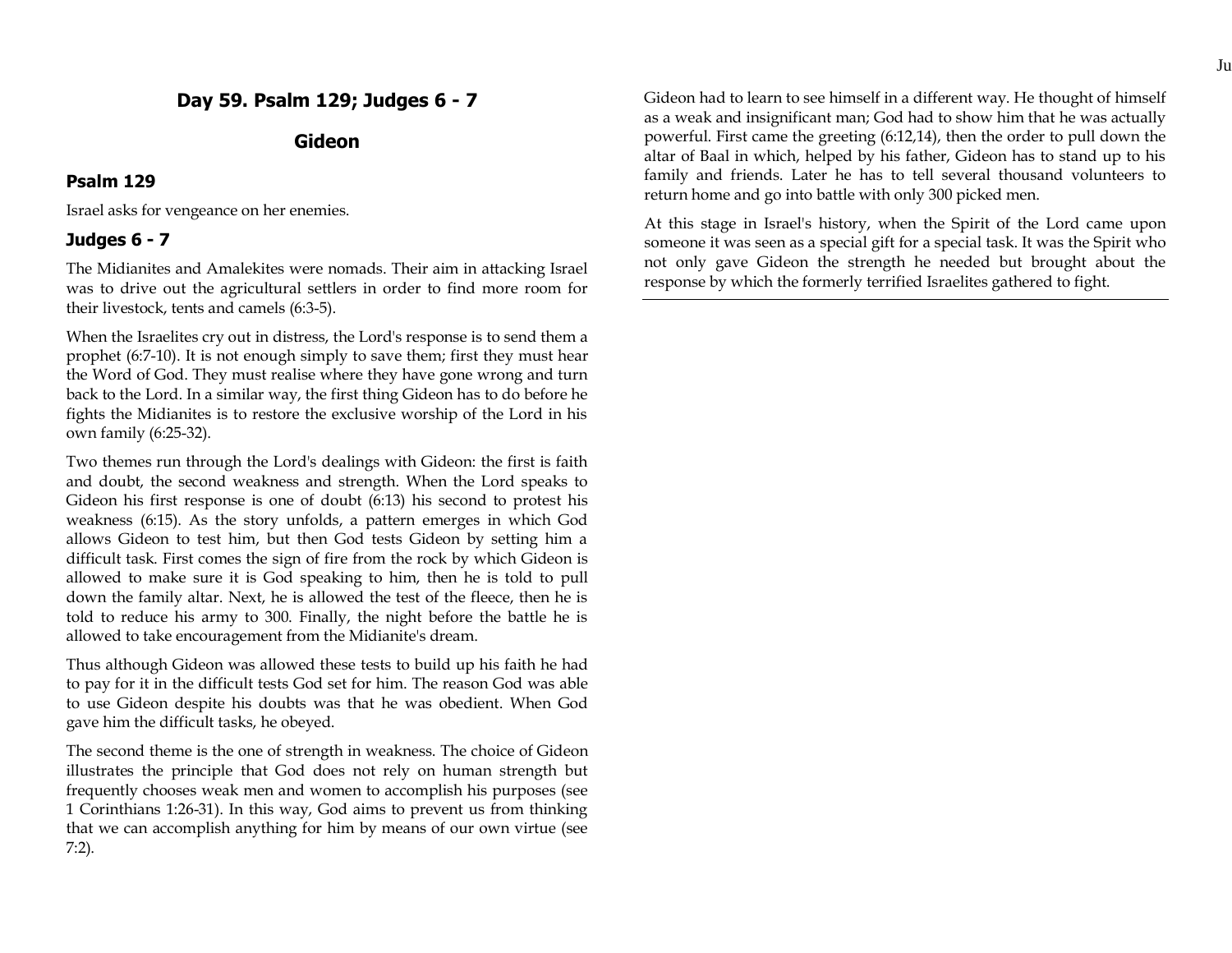**Day 60. Psalm 80; Judges 8 - 9**

## **The Dangers of Kingship**

#### **Psalm 80**

A prayer for restoration using the image of the vine, which became very important as an image of the people of Israel for the people of Israel (see Isaiah 5:1-7; Jeremiah 2:21; Ezekiel 19:10-14; John 15:1-8). Like Psalm 67, this psalm echoes the priestly blessing (80:3,7,19; Numbers 6:24-26)

### **Judges 8**

Even in victory, the tribes and towns of Israel are jealous and suspicious of one another. Like Deborah and Barak, Gideon had called out only the tribes closest to the scene of the conflict (6:35). But the tribe of Ephraim had begun to assume a leading role and its members were jealous of others acting without involving them (see also Judges 12:1). By the time of the divided kingdoms "Ephraim" had become a synonym for Israel (see Isaiah 28:1-4; Hosea 5:3; 6:4,10). The towns of Succoth and Penuel were also wary of giving their support, unwilling to see Gideon become too powerful, but their political gamble backfired when Gideon defeated the Midianite kings without their help.

Although in 8:22, Gideon refuses the kingship, it seems clear that he did exercise a kind of kingly authority, even if over a limited area and number of tribes or clans. His control over the division of the spoils, the making of the ephod (a means of discovering God's will and thus achieving some religious legitimation), and the large number of his wives, concubines and sons are all signs of this, as is the dynastic struggle which ensued after his death.

### **Judges 9**

Shechem was the place of the covenant ceremony where the covenant between God and the twelve tribes was ratified (Joshua 8:30-end, 24:1-27). But at this time the Canaanite population were again in the ascendant and the local shrine had reverted to Baal Berith, "the Lord of the covenant".

The compiler of Judges was very interested in the right attitude towards kingship. The real ruler of Israel is the Lord (8:23) and kingship can only be right if the king is the man of God's choosing. Abimelech was an example for him of the worst excesses of the attempt to set up kingship without the sanction of the Lord. His seizure of the kingship was part of a conspiracy in which the leading citizens of Shechem also hoped to increase the standing of their own city in Israel. Jotham's parable shows that the subsequent conflict between the upstart king and his erstwhile supporters is the Lord's judgement (9:23-24).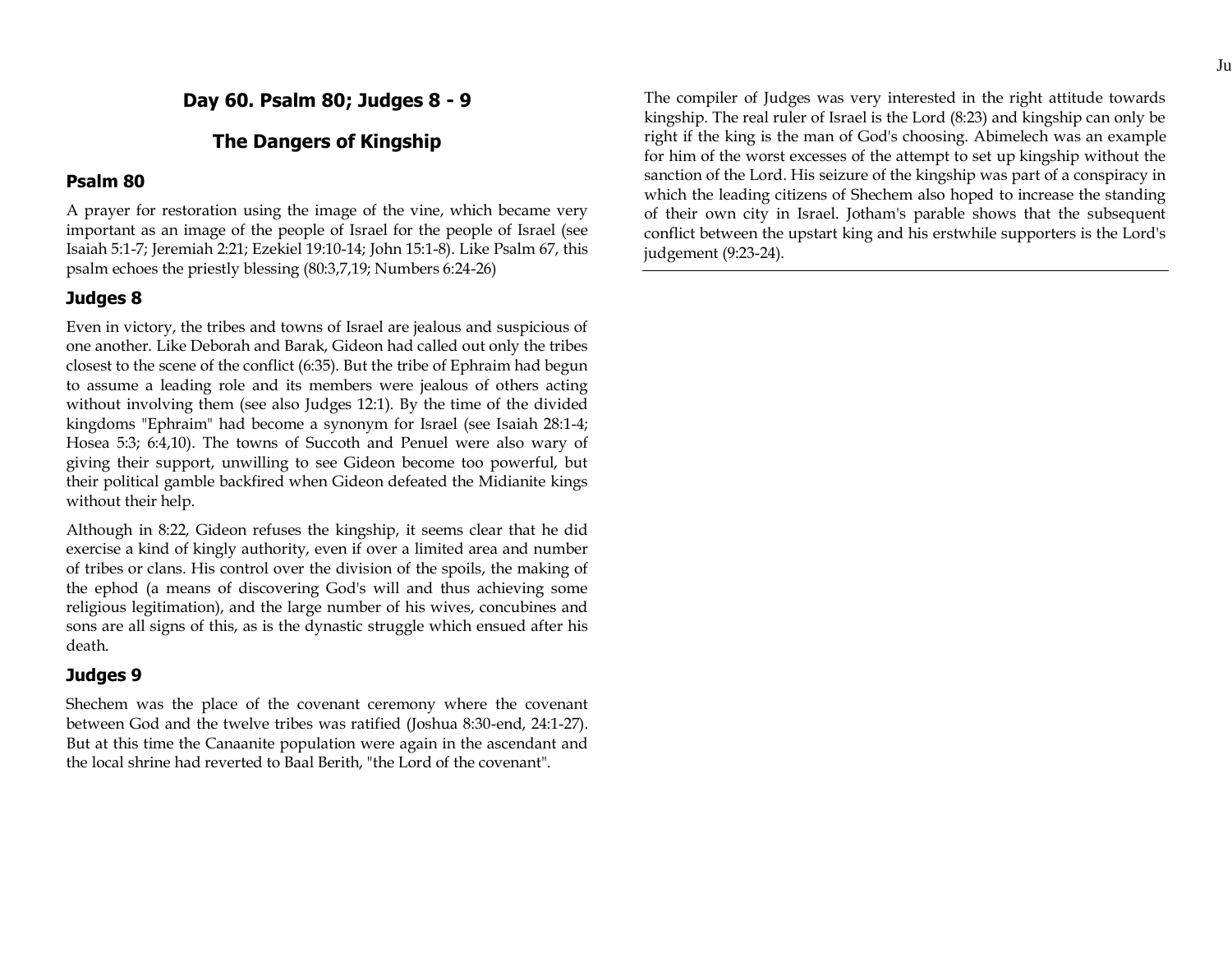**Day 61. Psalm 83; Judges 10 - 12**

## **Tribal Division and Power Politics**

### **Psalm 83**

Israel looks back to the victories of Deborah and Barak and of Gideon and asks for the same help from God against their enemies.

### **Judges 10 - 12**

The breakdown of tribal unity, the threat from external enemies and the influence of Canaanite culture exacerbate the problems of power politics which began in the aftermath of Gideon's victory. The "judges" are now those with a sufficient power base to dominate particular areas. Their power is both demonstrated and consolidated by having many sons (which assumes several wives and concubines). Jair has a local dynasty and power base (10:3-5), Ibzan tries to extend his power outside his own clan (12:8-10) and Abdon also has many offspring (12:13-15).

When Jephthah is asked to lead the Gileadites his reward is to be political power (10:18, 11:8-10). In contrast to Abimelech, whose origins were similar, Jephthah, is invited to be leader rather than imposed. The agreement is ratified before the Lord (11:11) and Jephthah immediately turns to the task of fighting the Lord's enemies. But his understanding of the battle to come is a Canaanite one. He sees the political power game in which he is involved extending to the realm of the gods. When Israel defeated the Amorites, it was a victory of the Lord over their gods, and now he challenges the Ammonites to take whatever Chemosh can give them (11:23-24).

Like Gideon, the Spirit of the Lord comes upon Jephthah, as a result of which he recruits an army and goes out to fight (11:29). But Jephthah is not content to rely on the Spirit. He also makes a foolish vow to secure the Lord's support, and in the aftermath of the victory there is no one with the wisdom to challenge Canaanite convention with Israelite morality.

By defeating the Ammonites, Jephthah consolidates his own power and that of his Gileadite followers. The result is a challenge from Ephraim, still aiming to dominate the other tribes (12:1-6, see 8:1-3).

### **Samson**

### **Psalm 144:1-8**

A warrior praises God for his strength and prays for deliverance.

#### **Judges 13 - 16**

The Philistines were a people who entered Canaan from the Aegean at about the same time as Israel were entering from across the Jordan and established themselves on the coastal plain of Judah in the cities of Ashdod, Ashkelon, Gaza, Ekron and Gath. Apart from the early exploit of Shamgar (Judges 3:31) little is heard about them until late in the period of the judges. Then the Philistines began to expand aggressively into the hills. They were the first people in the area to use iron extensively and while their iron tools increased their prosperity from agriculture their iron weapons made them stronger than the bronze-using peoples of Canaan, including Israel.

Samson was the man specially chosen by God to halt the Philistine advance. Usually a Nazirite vow was made for a set period of time (see Numbers 6:1-21) but Samson was to be a Nazirite from birth. His special strength was to flow from his dedication, expressed in abstention from fermented drink, avoidance of contact with dead bodies and long hair which was never cut. As a result of his vow and that of his parents, the Spirit stirs in him when still young (13:25) and comes upon him for special exploits (14:6,19; 15:14).

In adulthood, God uses Samson's personality to lead him into action against the Philistines - his weakness for Philistine girls, love of riddles and practical jokes, his touchiness, tendency to violent anger and exaggerated desire for revenge. But although dedicated by his vow, Samson is never really dedicated to the Lord in heart. He disregards his vow when he returns to the carcass of the lion and his weakness with women leads to his final downfall when seduced by Delilah. Through his lack of self-discipline he fails to achieve all he should have done. In particular, he failed to rally the tribes and make them willing to fight (15:11). When the Spirit came upon Gideon and Jephthah, they drew others into battle, whereas Samson only performed individual exploits. Because of this Philistine domination went unchecked and the tribal confederacy of Israel almost came to an end (see 1 Samuel 4).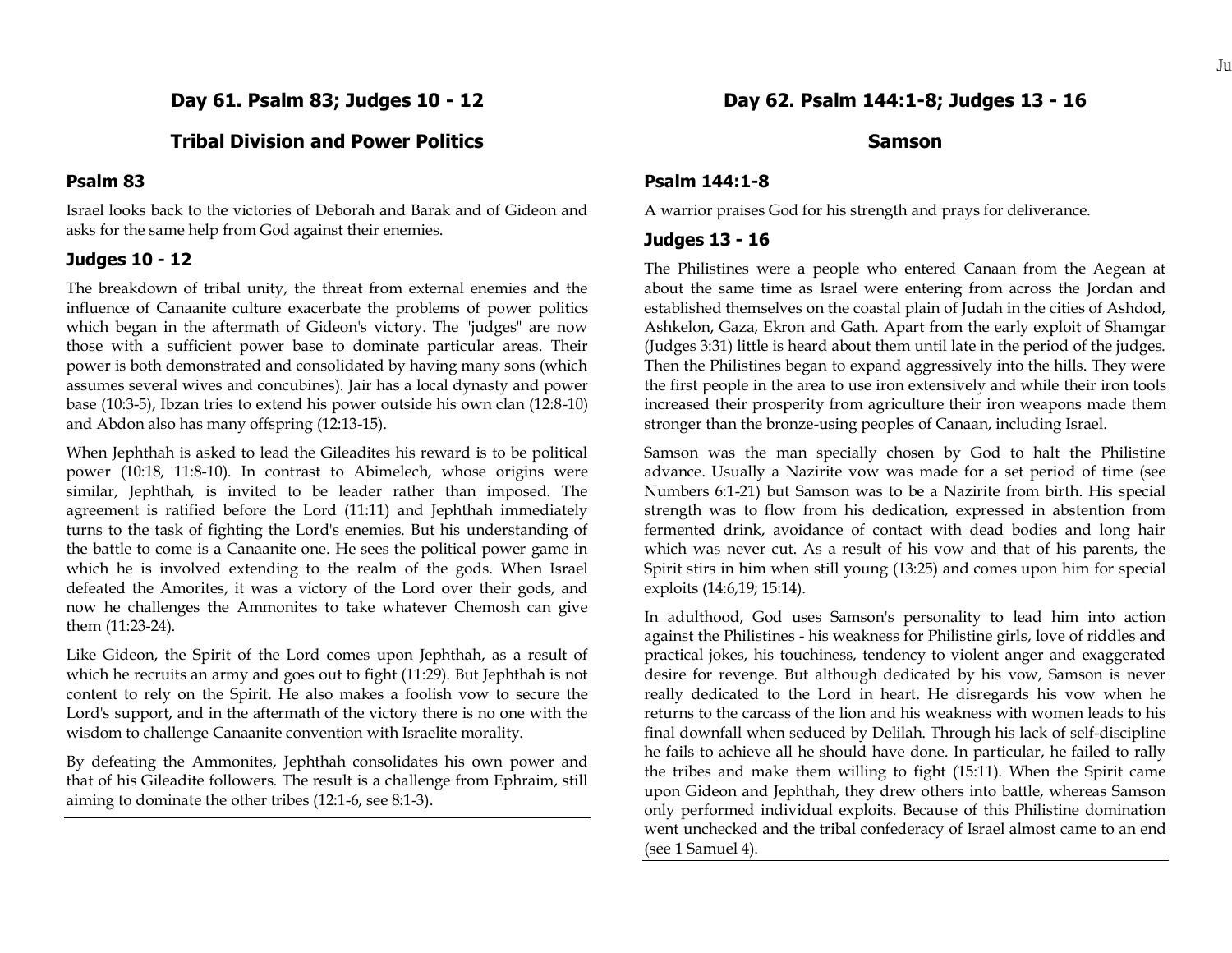## **Day 63. Psalm 58; Judges 17 – 19**

## **The Sanctuary at Dan and the Outrage at Gibeah**

### **Psalm 58**

A prayer for vengeance on wicked rulers

### **Judges 17-18**

This story recounts the origins of the tribal sanctuary at Dan in the north of Israel. When the kingdoms of Judah and Israel divided, Dan was one of the principal places of worship set up by the kings of Israel in opposition to Jerusalem (1 Kings 12:26-30). But this story indicates that it must already have been an important shrine, which perhaps explains why people would go "even as far as Dan," to worship (1 Kings 12:30). Part of the writer's purpose is to show the dubious nature of its foundation as a place of worship.

The fact that the Danites were still looking for a place to settle some time after the other tribes, suggests that the process of settlement was not as straightforward as suggested in the book of Joshua. The Danites appear at this stage as quite a small family group, still nomadic or semi-nomadic and able to move about as one unit.

Because the 1,100 shekels of Micah's mother had been the subject of a curse, she had to consecrate them in some way, by setting aside the first portion. This is why she made them into an idol and ephod and set up a family shrine. Later this shrine is dignified with a family priest. The ephod was a distinctly priestly garment, connected with the use of the sacred lots to find out God's will. This is how the Levite enquires for the Danites in 18:5-6. These arrangements fall far short of the ideal which later came to be accepted as the norm for Israel's worship.

### **Judges 19**

This chapter is the prelude to the story in chapters 20 and 21 of civil war between Benjamin and the other tribes. Like the previous chapters, it recounts an injustice to someone from the hill country of Ephraim, but neither mentions the claims of Ephraim to leadership of the tribes.

Hospitality, still so important to Middle Eastern culture today, is given lavishly in Bethlehem but breaks down in Gibeah until the arrival of an old man from the same area as the Levite. But the most striking feature of chapters 19 to 21 is the way women are treated with callous disregard. The Levite appears to view his concubine simply as a piece of property. He and his host are willing to sacrifice their daughter and concubine to save themselves from violence. The narrator's explanation is signalled by the repeated mention of the lack of a king (17:6; 18:1; 19:1; 21:25). It appears that he is saying: "These are the kind of things that take place in the absence of just rule."

It is not clear why the quartered remains of the concubine should be sufficient to summon the tribes, as happens in 20:1, but Saul does something similar in 1 Samuel 11:7. Perhaps it was understood as a call to arms.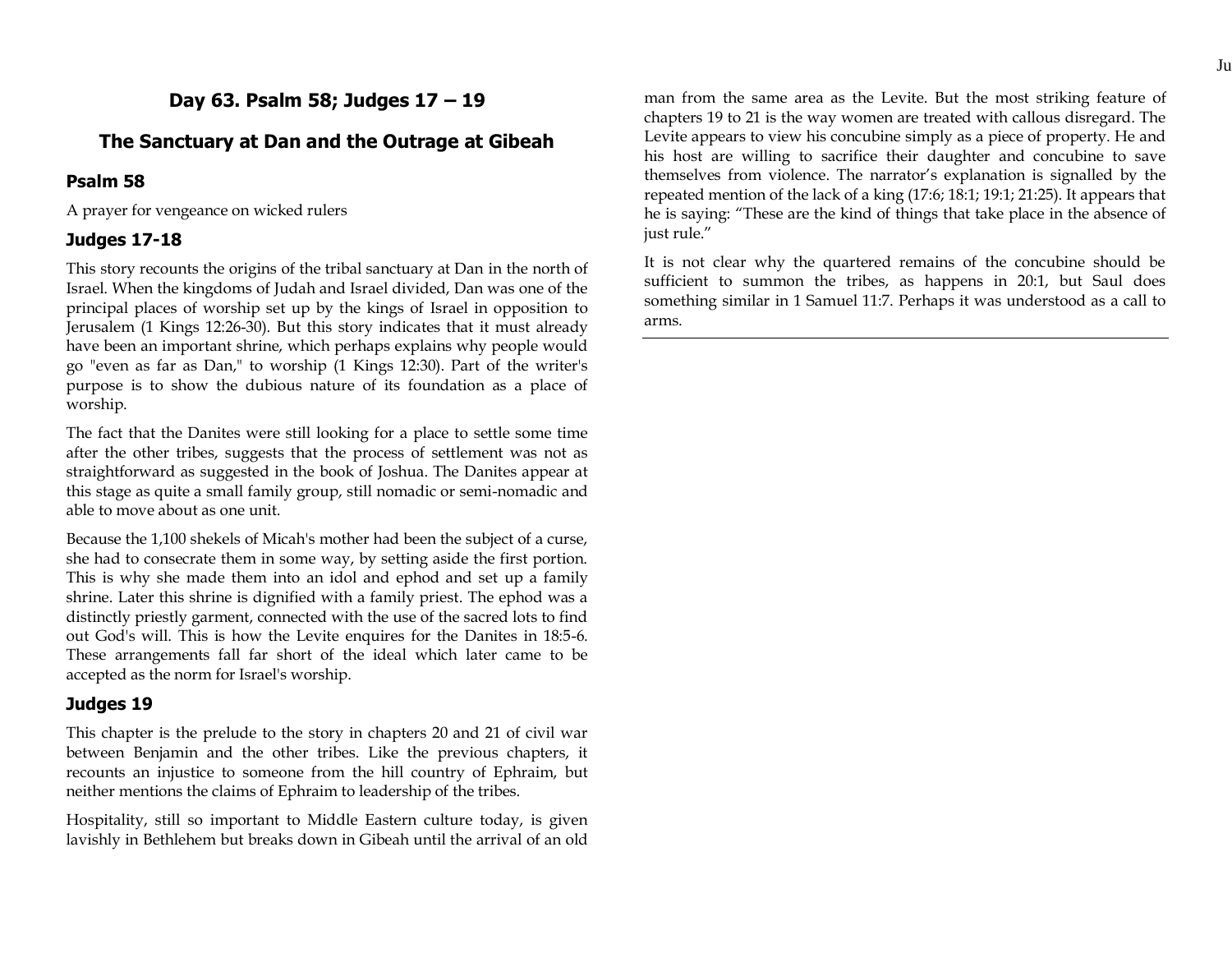## **Civil War**

#### **Psalm 12**

A prayer in the face of the wickedness of society.

### **Judges 20 - 21**

These chapters portray the situation of Israel early in the time of the judges, before the apparent disintegration associated with Abimelech and Jephthah's dispute with Ephraim. "All Israel" of 20:1 is probably a shorthand way of describing an assembly of tribal elders. Dan in the north and Beersheba in the south were the conventional limits of Israelite territory, with Gilead being east of the Jordan. There is an accepted mechanism for calling the leaders together and this assembly has the power to make decisions binding on all the tribes and to back its decisions by calling on force of arms. As well as the gathering at Mizpah, the elders also go to Bethel, the current location of the ark, to consult the oracle. God's will was made known by the use of the sacred lots, "Urim and Thummim" which were kept by the priests. The presence of Phinehas also suggests an early date (although 20:27b-28a may be a later addition to the text).

The main focus of the story now is the civil war between Benjamin and the rest of the tribes. Benjamin was a small tribe but famed for its warlike quality (20:15-16, see Genesis 49:27). Moreover, it was sandwiched between the powerful tribes of Judah and Ephraim. These rivalries may provide an underlying situation of tension which would explain why the outrage at Gibeah provided the spark which led to all-out war. On the other hand there was also a well-developed moral code in Israel, especially in regard to sexual relations, which contrasted sharply with that of the surrounding peoples (see for example Genesis 34 and the notes on that chapter). The tribal elders may have felt they were upholding the integrity of Israel as well as punishing a moral outrage. For later generations, the story of Gibeah and the near extermination of Benjamin as a result was a forerunner of the later judgement of God on all Israel when they abandoned his laws (see Hosea 10:9).

On the other hand, the near destruction of Benjamin leads the elders to realise the value of the tribal confederacy. If any tribe were to be seen as dispensable by the others, that would lead to pressures for the break-up of

the confederacy. So the elders take steps to provide wives for the surviving Benjaminites without violating their oath. The link with Jabesh Gilead and perhaps the reason why no one from there had come to fight is part of a wider picture of friendly relations between that town and Benjamin, which comes into play in the reign of Saul, who was a Benjaminite (see 1 Samuel 11:1-7: 31:8-13).

Throughout the narratives of Judges, Samuel and Kings, there is a tension between contrasting attitudes to the monarchy. The writer who inserted 17:6, 18:1, 19:1 and 21:25 was obviously strongly in favour of it. He would see the monarchy as given by God and the guarantee of unity and stability. Other writers saw the tribal confederacy in which the only king was the Lord as the ideal and the unfaithful kings of later times as the reason for Israel's downfall.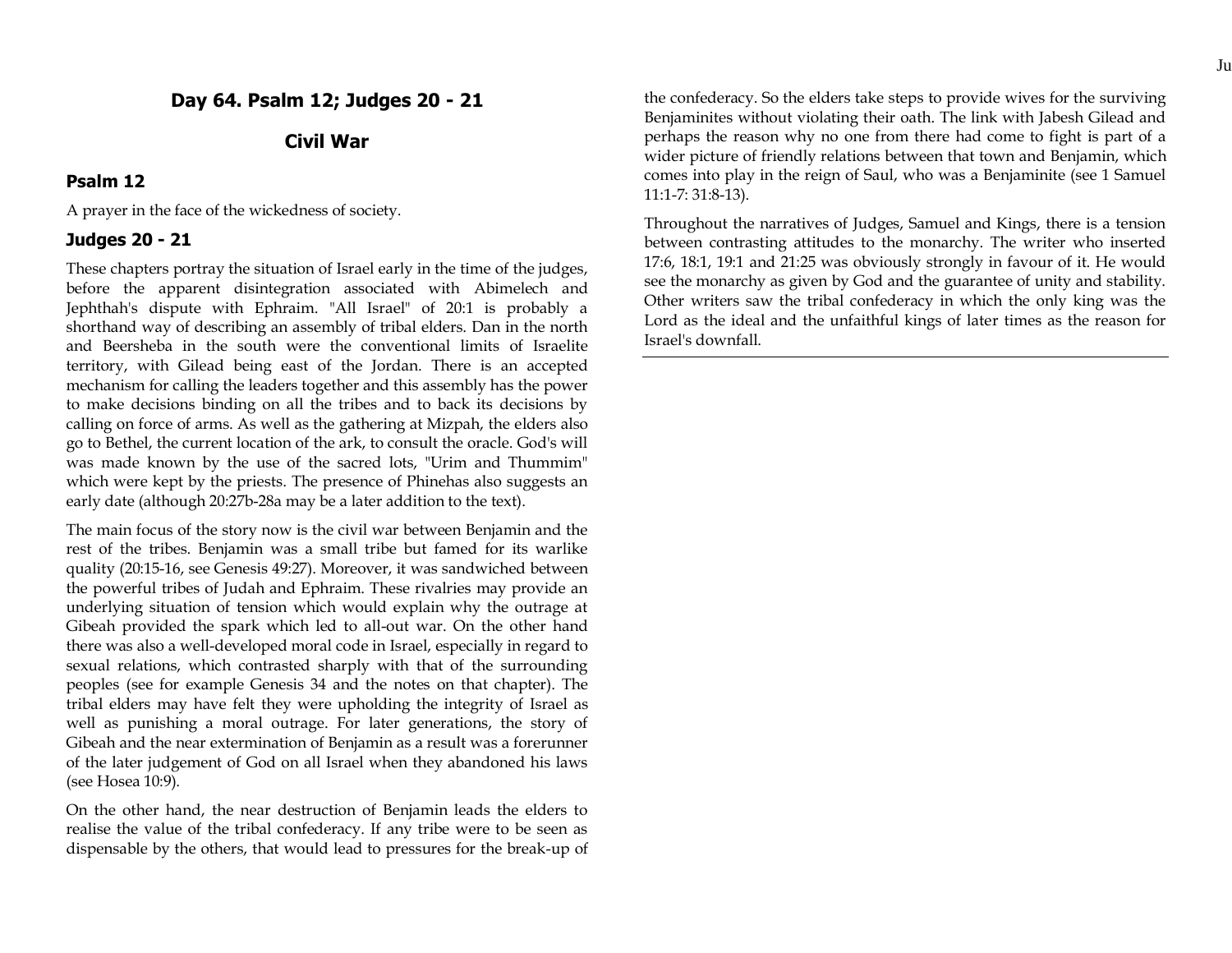## **Day 65. Psalm 123; 1 Samuel 1 - 3**

## **The Call of Samuel**

### **Psalm 123**

An attitude of listening dependence upon God and a prayer for deliverance in time of trouble.

### **1 Samuel 1:1 - 2:11**

The house of the Lord at Shiloh, where the ark was, was the tent of meeting which had travelled with Israel in the desert. Elkanah would have had many other local shrines to choose from. But by making the pilgrimage to Shiloh he was identifying himself with the tradition of God's saving acts and the law given at Sinai, rather than the local gods and Canaanite ethos of the other shrines.

Running throughout Scripture is the theme of God as the reverser of fortunes. In particular he chooses as his servants those with a humble heart, who are usually unimportant or despised in the eyes of the world. This is expressed in the Magnificat, the song of Mary, which has many resemblances and may be based on Hannah's song (see Luke 1:46-55; 1 Corinthians 1:26-31).

Childlessness was universally taken as a sign of God's displeasure, so Hannah is likely to have seen herself as unimportant and unacceptable. She was despised by Penninah; Elkanah, although he tried to comfort her, did not understand or enter into her sorrow; and Eli misjudged her. When she turns to the Lord in desperation, it is without any support. Unlike Samson's mother, who called her husband to help her, Hannah has to take the initiative and carry the burden herself. The fruitfulness of Samuel's life as a prophet and leader of Israel began with Hannah's spiritual struggle and her dedication of him to the Lord's service.

### **1 Samuel 2:12 - 3:end**

In the period of the judges, the penalty for Israel's unfaithfulness was to be dominated by their enemies, until they turned to God in repentance and he raised up someone to deliver them. Now there is a new development. The prelude to deliverance from the Philistines is to be judgement on the unfaithful house of Eli. This will mean the end of the current priestly dynasty and the destruction of the sanctuary at Shiloh. In the long term this took place when Eli's family was finally displaced from the priesthood by Solomon to give way to the family of Zadok (2:35; see 1 Kings 2:26-27). In the short term it takes place as the Lord raises up Samuel to lead Israel.

Samuel did not know the Lord because Eli had not taught him. Although Eli tells him to answer with the Lord's name, Samuel replies only, "Speak, for your servant is listening" (3:9-10). An experience of "the numinous", the awesome presence of God, may be and often is misinterpreted because those who have it do not have the framework of belief with which to understand their experience.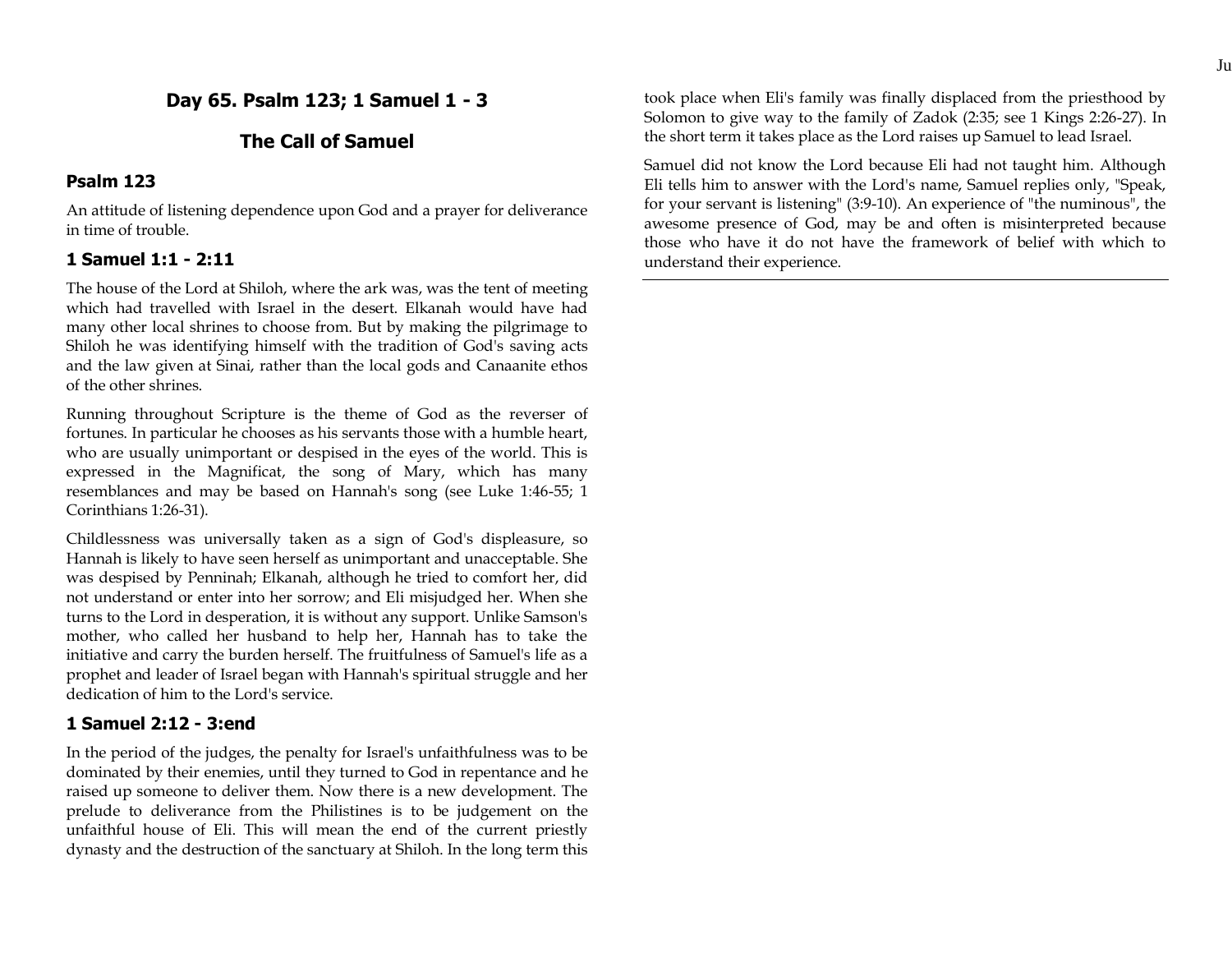**Day 66. Psalm 78:56-66; 1 Samuel 4 - 7**

## **The Capture of the Ark**

#### **Psalm 78:56-66**

Israel remembers the darkest hour of her early history, when the tabernacle was destroyed and the ark of God captured.

### **1 Samuel 4 - 7**

As Samuel grew to manhood and began his ministry as prophet and judge, Israel faced threats from two directions. Externally, the failure of Samson had left the Philistines dominant, while internally Eli and his two sons had failed to teach Israel the Law. It was the second of these that God chose to deal with first, even though it meant the destruction of Shiloh and the capture of the ark. The story suggests that external enemies in fact posed no threat whatever; it was the unfaithfulness of his people that caused God the greatest problem, so great that he had to resort to the destruction of his own sanctuary to remedy it.

Unlike the period of the judges, Israel was loyal to the Lord, to the extent that they even called for the ark to go into battle with them. But this did not secure victory because God had determined to judge the house of Eli before restoring the prosperity of the people. Samuel was waiting in the wings (4:1) and God used defeat to clear the way for him to take over as judge and restore the people's wholehearted loyalty.

Like the people of Jericho (Joshua 2:8-11) and Gibeon (Joshua 9:9-10), the Philistines knew the reputation of the Lord and feared him (4:6-8; 6:4-6). Like the sailors in the story of Jonah, they acted as reverent pagans caught up in and helping to further the Lord's greater purpose, namely to discipline his people (see Jonah 1:7-16). The sequel to the capture of the Ark proved as decisively as victory in battle would have done that the Lord is more powerful than all other gods. For the present day, it reminds us that Christ is victorious over the principalities and powers (Colossians 2:15). The only thing holding back the progress of God's Kingdom is the faithlessness of God's people.

Once the loyalty of Israel was secure and Samuel recognised as leader, the Lord subdued the Philistines (7:2-24). Samuel also set about re-establishing the rule of law and teaching the people God's Law (7:15-17).

## **Israel's First King**

### **Psalm 61**

The king prays for God's protection.

### **1 Samuel 8**

In his old age, Samuel's life began to follow the pattern of Eli's. His sons did not follow in his footsteps and he had to hand on the leadership of Israel in a different direction. This time, however, it was to be to a king.

From the beginning, there were two views in Israel about the kingship and both of these are represented in the Bible. One sees kingship in a positive light, and is reflected in passages like 9:16, 10:25-26, 11:14-15, and many of the psalms, which were written for royal occasions. These include Psalm 2, 18, 20, 21, 61, 72, 78 (see verses 65-end) and 132. The king was seen as God's anointed, his representative, who shepherded the people, giving them justice and protecting them from enemies. The other view, however, sees the king as usurping the place of God (Judges 8:23; 1 Samuel 8:7; 12:12). In particular, those who take this view see the court as unnecessary and a burden on the people (8:10-18). Most of chapter 8 comes from a period later in Israel's history, when the kingdoms of Israel and Judah had suffered under unfaithful kings, and Samuel's speech in fact reflects the views of the Deuteronomic compilers. But chapters 9 and 10 are much earlier and were written much closer to the events themselves. Here the Lord provides the king to lead and deliver Israel.

Although these views are opposites, taken together they prepare the way for Jesus. As Messiah he is God's "anointed one", the expected Son of David, who as King is to deliver Israel. But Jesus is also God himself and, like God, he is the king who is rejected by his people (John 19:12-15).

### **1 Samuel 9 - 10**

The sacrifice at Samuel's home town would have been a communal feast. Once an animal was slaughtered, it had to be eaten quickly, since the carcase would not keep. A large animal like an ox would usually be shared, so the sacrifice was an occasion for celebrating and building up community and was known as a "peace offering" or "fellowship offering". As the